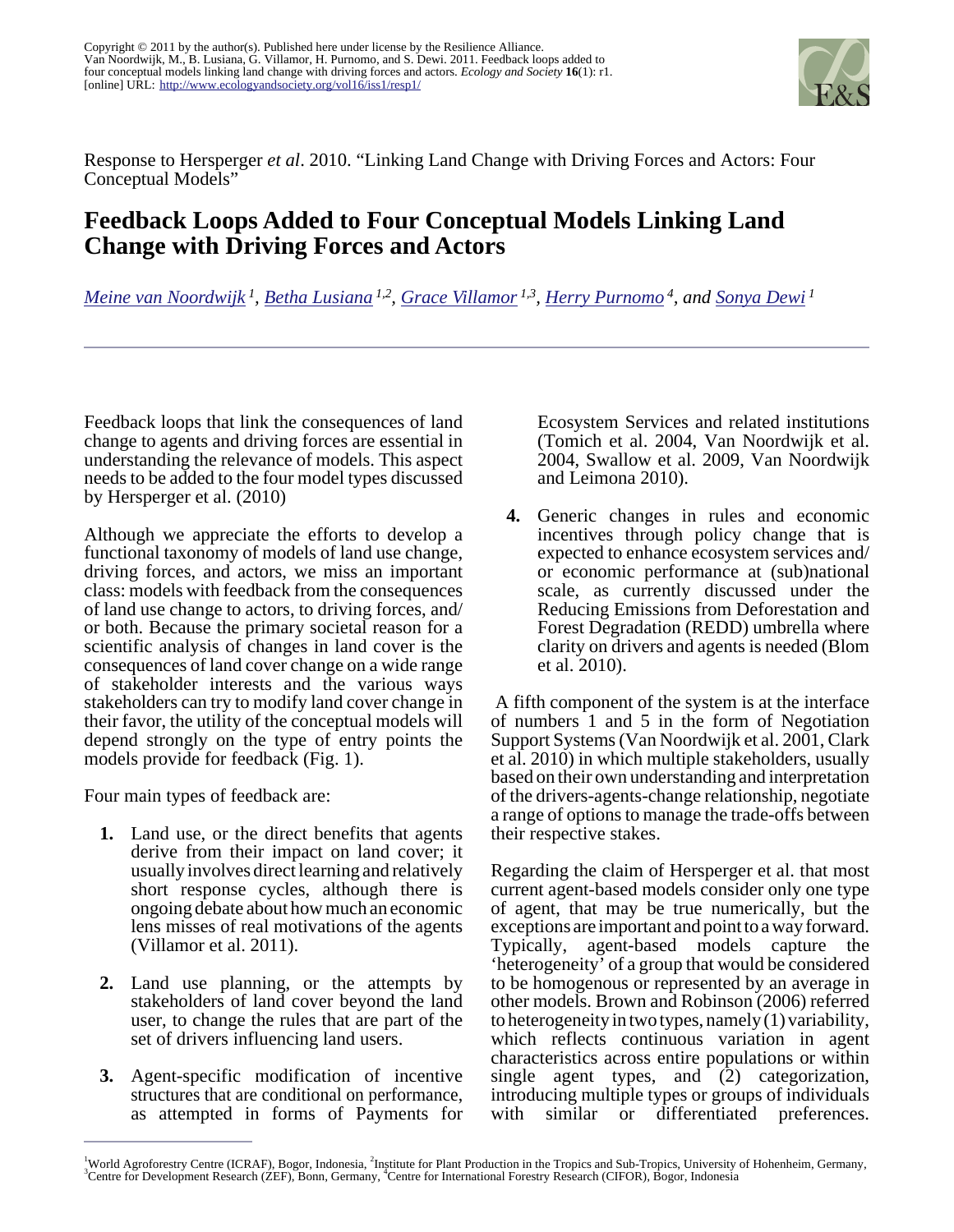

**Fig. 1.** Drivers, agents, and land cover as subset of a multistakeholder, multifunctional, and multiinstitutional perspective that involves multiple feedback loops.

Accordingly, heterogeneity is represented through various agent characteristics, e.g., preferences on a number of different factors that are independent and uncorrelated, thus creating complex interactions. This method of categorization was applied in the LUDAS model, a multiagent system model applied in Vietnam, of Le et al. 2008 and in follow-up models that are currently in development. In fact, agent-based models can also apply to the drivers rather than to the actors, as is done in organization centered multiagent systems (Purnomo and Guizol 2006).

Current modeling efforts that take the driver-agentland relationship as a subsystem of a dynamic feedback description (van Noordwijk 2001, Lusiana et al. 2010, Villamor et al. 2011) are challenged by the way models can be validated (Lusiana et al. 2011). However, important aspects that emerge from these efforts are that the degree to which models can be learning tools for multiple stakeholders and act as 'boundary objects' (Clark et al. 2010) is at least as important as their academic 'validation' as conventionally quantified.

The Hersperger et al. taxonomy does not really address the nature of multiple scale issues in overall system dynamics. Further work on the framework is needed before such categorization of models can help individual research projects, communication and generalizations beyond the individual project, as the paper claims.

*Responses to this article can be read online at: [http://www](http://www.ecologyandsociety.org/vol16/iss1/resp1/responses/).ecologyandsociety.org/vol16/iss1/resp1/ responses/*

## **LITERATURE CITED**

Blom, B., T. Sunderland, D. Murdiyarso. 2010. Getting REDD to work locally: lessons learned from integrated conservation and development projects. *Environmental Science & Policy* 13(2):164-172.

Brown, D. G., and D. T. Robinson. 2006. Effects of heterogeneity in residential preferences on an agentbased model of urban sprawl. *Ecology and Society*  $11(1)$ : 46. [online] URL:  $\frac{http://www.ecologyandso}{http://www.ecologyandso}$  $\frac{http://www.ecologyandso}{http://www.ecologyandso}$  $\frac{http://www.ecologyandso}{http://www.ecologyandso}$ [ciety.org/vol11/iss1/art46/](http://www.ecologyandsociety.org/vol11/iss1/art46/).

Clark, W. C., T. P. Tomich, M. van Noordwijk, N. M. Dickson, D. Catacutan, D. Guston, and E. McNie. 2010. *Toward a general theory of boundary work: insights from the CGIAR's natural resource management programs.* Harvard Kennedy School Faculty Research Working Paper Series RWP10-035, Harvard University, Boston, Massachusetts, USA.

Hersperger, A. M., M. Gennaio, P. H. Verburg, and M. Bürgi. 2010. Linking land change with driving forces and actors: four conceptual models. *Ecology and Society* 15(4): 1. [online] URL: [http://www.eco](http://www.ecologyandsociety.org/vol15/iss4/art1/) [logyandsociety.org/vol15/iss4/art1/.](http://www.ecologyandsociety.org/vol15/iss4/art1/)